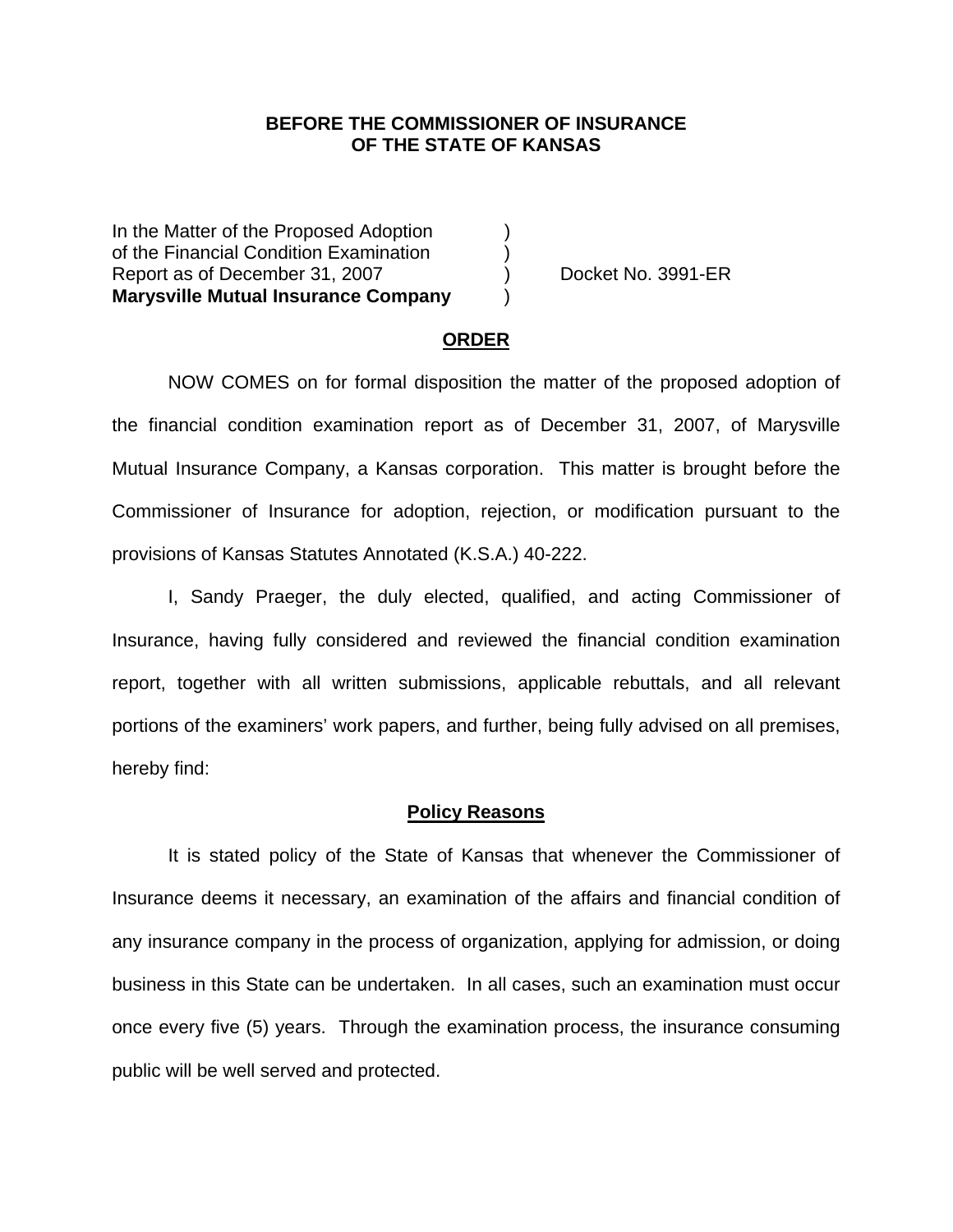### **Findings of Fact**

 1. The Commissioner of Insurance has jurisdiction over this matter pursuant to K.S.A. 40-222.

 2. An examination of Marysville Mutual Insurance Company was undertaken by the Kansas Insurance Department and was completed on March 10, 2009.

 3. The examiner-in-charge tendered and filed with the Kansas Insurance Department a verified written report of the examination within thirty (30) days following completion of the examination, to wit; February 27, 2009.

 4. Following receipt of the verified report, the Kansas Insurance Department transmitted the report to Marysville Mutual Insurance Company on May 6, 2009, with a duly executed notice advising the company of its opportunity to prepare and submit to the Kansas Insurance Department a written submission or rebuttal with respect to any and all matters contained in the report. Marysville Mutual Insurance Company was further advised that any written submission or rebuttal needed to be filed with the Kansas Insurance Department no later than thirty (30) days after receipt of the verified report.

 5. Marysville Mutual Insurance Company filed a written acceptance of the verified report on May 7, 2009.

6. Based upon the written submission tendered by Marysville Mutual Insurance Company, the company took no exceptions to matters contained in the verified report.

 7. Within thirty (30) days of the end of the time period allowed for written submission or rebuttal, the Commissioner of Insurance fully reviewed the report,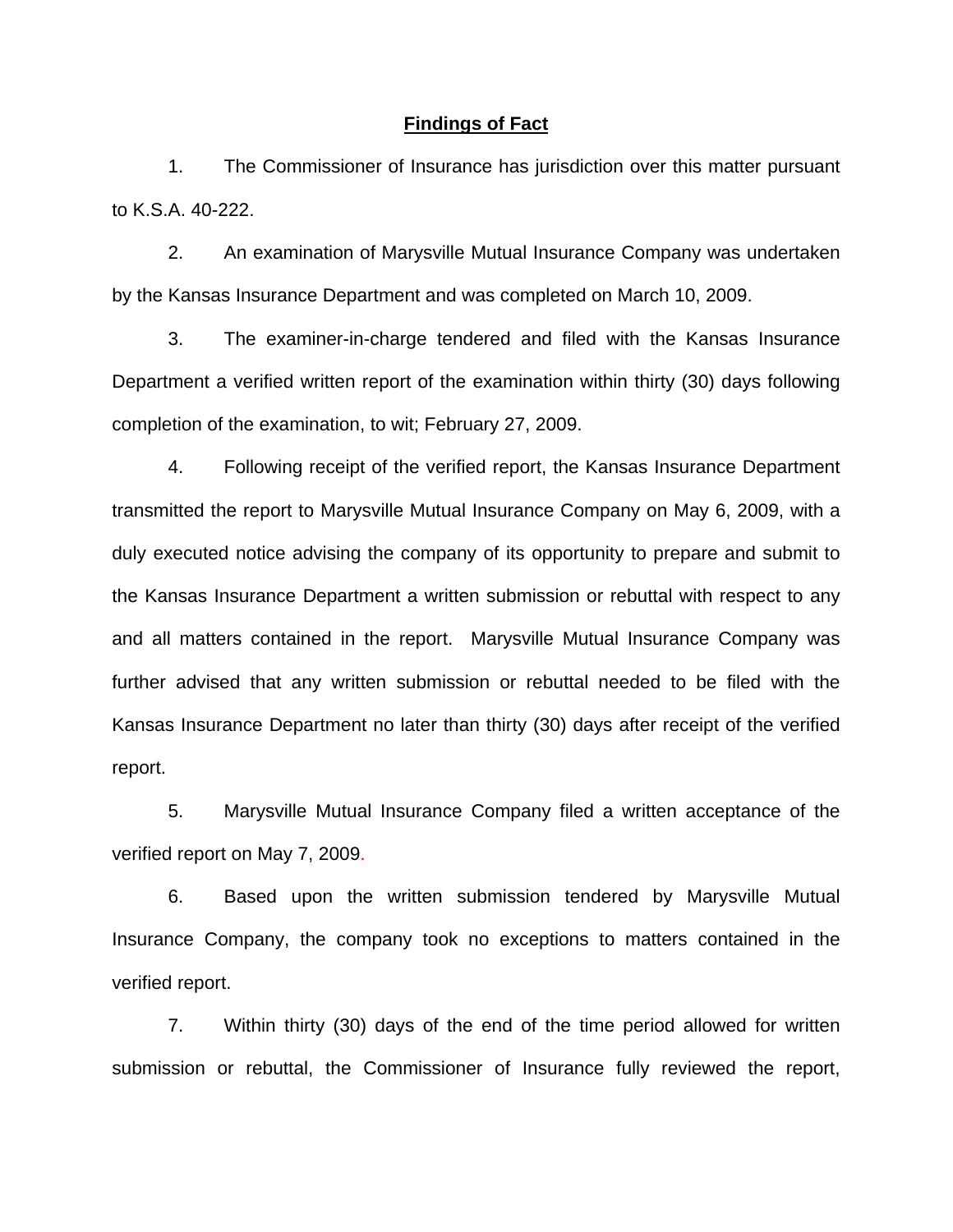together with all written submissions and rebuttals provided by Marysville Mutual Insurance Company. The Commissioner of Insurance further reviewed all relevant workpapers.

 8. No other written submissions or rebuttals were submitted by Marysville Mutual Insurance Company.

## **Conclusion of Law**

9. K.S.A. 40-222(k)(2) provides:

"Within 30 days of the end of the period allowed for the receipt of written submissions or rebuttals, the commissioner shall fully consider and review the report, together with any written submissions or rebuttals and any relevant portions of the examiners workpapers and enter an order:

- (A) Adopting the examination report as filed or with modification or corrections. If the examination report reveals that the company is operating in violation of any law, regulation or prior order of the commissioner, the commissioner may order the company to take any action the commissioner considers necessary and appropriate to cure such violations; or
- (B) rejecting the examination report with directions to the examiners to reopen the examination for purposes of obtaining additional data, documentation or information, and refiling pursuant to subsection (k); or
- (C) call and conduct a fact-finding hearing in accordance with K.S.A. 40- 281 and amendments thereto for purposes of obtaining additional documentation, data, information and testimony."
- 10. Based upon the Finding of Fact enumerated in paragraphs #1 through #10

above, the financial condition examination report as of December 31, 2007, of

Marysville Mutual Insurance Company should be adopted.

# **IT IS THEREFORE, BY THE COMMISSIONER OF INSURANCE, ORDERED THAT:**

1. The financial condition examination report as of December 31, 2007, of

Marysville Mutual Insurance Company, hereby is adopted.